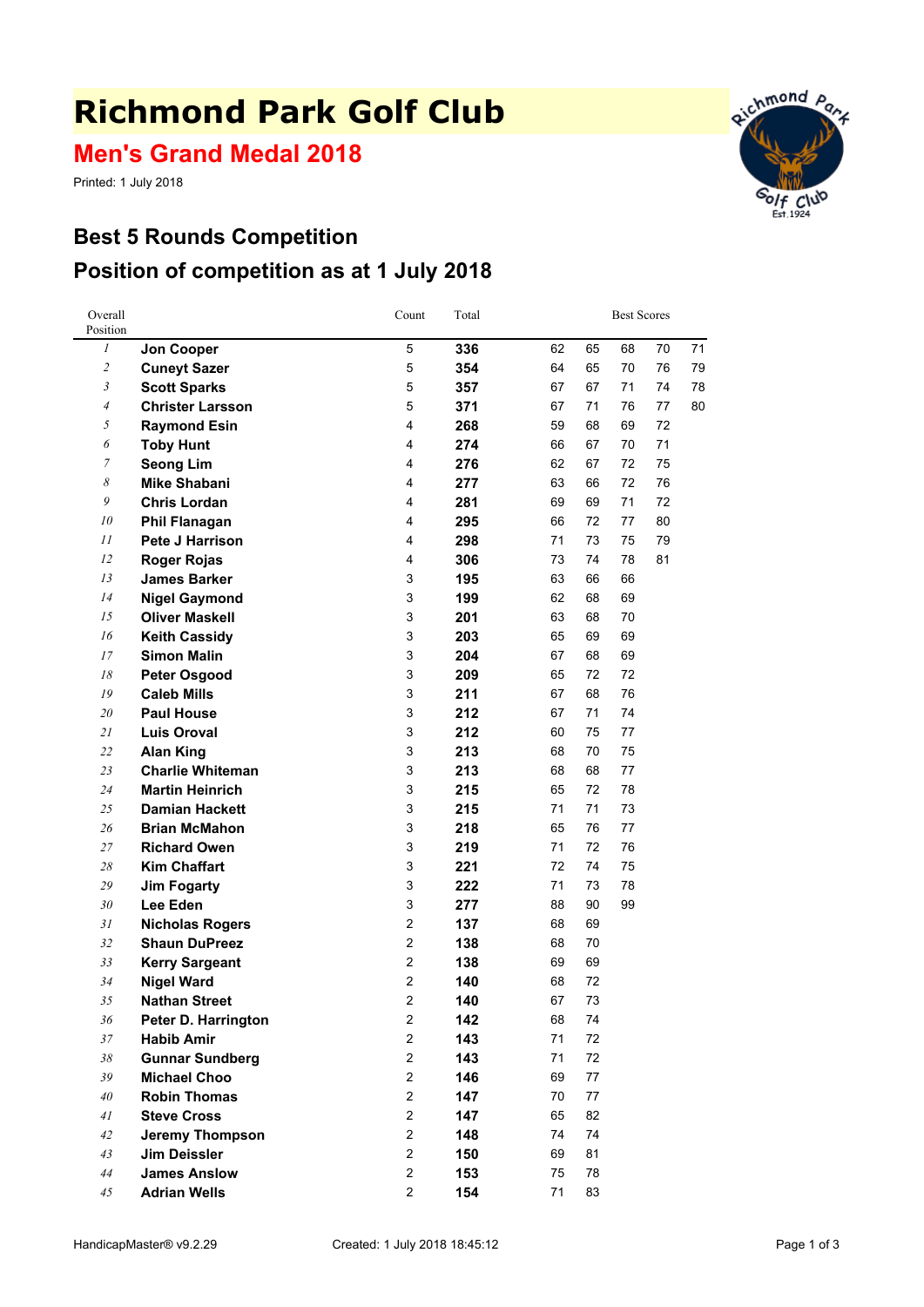#### Men's Grand Medal 2018

| Overall<br>Position |                             | Count          | Total |    | <b>Best Scores</b> |
|---------------------|-----------------------------|----------------|-------|----|--------------------|
| 46                  | Paul C.C. Grand             | 2              | 155   | 73 | 82                 |
| 47                  | <b>Rick Smith</b>           | $\overline{2}$ | 157   | 77 | 80                 |
| 48                  | Peter Jagger                | 2              | 159   | 78 | 81                 |
| 49                  | <b>James Shine</b>          | 1              | 59    | 59 |                    |
| 50                  | <b>Danny Deprez</b>         | 1              | 65    | 65 |                    |
| 51                  | <b>Paul Hackett</b>         | 1              | 66    | 66 |                    |
| 52                  | <b>Anis Driaa</b>           | 1              | 68    | 68 |                    |
| 53                  | Jeremy Ryan                 | 1              | 68    | 68 |                    |
| 54                  | <b>Mark Laverty</b>         | 1              | 68    | 68 |                    |
| 55                  | <b>Stephen Mason</b>        | 1              | 70    | 70 |                    |
| 56                  | <b>Michele Prencipe</b>     | 1              | 70    | 70 |                    |
| 57                  | <b>Bruno Clerckx</b>        | 1              | 71    | 71 |                    |
| 58                  | <b>Liam Bridger</b>         | 1              | 71    | 71 |                    |
| 59                  | <b>Lee Marshall</b>         | 1              | 72    | 72 |                    |
| 60                  | <b>George Taylor</b>        | 1              | 72    | 72 |                    |
| 61                  | <b>Paul Graham Cook</b>     | 1              | 73    | 73 |                    |
| 62                  | <b>Paul Neuhardt</b>        | 1              | 73    | 73 |                    |
| 63                  | Davide Oddono               | 1              | 73    | 73 |                    |
| 64                  | <b>Aidan Hurley</b>         | 1              | 74    | 74 |                    |
| 65                  | <b>Jonathan Scriven</b>     | 1              | 74    | 74 |                    |
| 66                  | <b>John Ahad</b>            | 1              | 74    | 74 |                    |
| 67                  | <b>Barry Page</b>           | 1              | 75    | 75 |                    |
| 68                  | <b>Eric Lit</b>             | 1              | 75    | 75 |                    |
| 69                  | <b>Alexander Krasnenkov</b> | 1              | 76    | 76 |                    |
| 70                  | <b>Paul Brown</b>           | 1              | 76    | 76 |                    |
| 71                  | <b>Eelco Snijders</b>       | 1              | 77    | 77 |                    |
| 72                  | <b>Greg Saunders</b>        | 1              | 78    | 78 |                    |
| 73                  | <b>Martin Smith</b>         | 1              | 79    | 79 |                    |
| 74                  | <b>Julian James</b>         | 1              | 87    | 87 |                    |
| 75                  | Dave Fauré                  | 1              | 93    | 93 |                    |

### **Notes:**

The best 5 rounds by each player count towards their total.

COUNT identifies the number of scores counting for each player.

Where players have the same total, players are ordered by best last 9 holes (summed using the players' best scores). If there is still <sup>a</sup> tie, the best last 6 holes are matched (then last 3 holes and finally best last hole, as required).